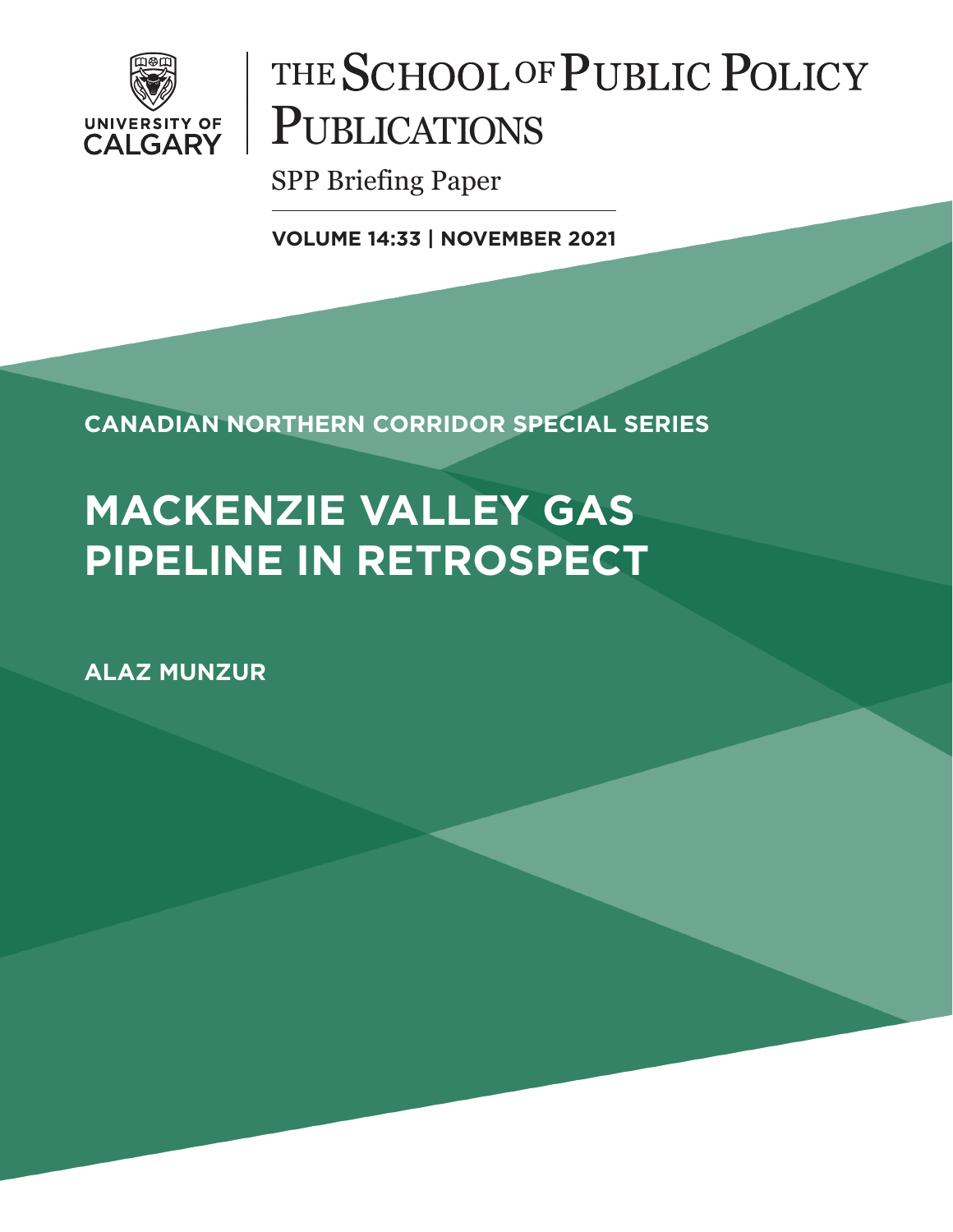# **FOREWORD**

### THE CANADIAN NORTHERN CORRIDOR RESEARCH PROGRAM PAPER SERIES

This paper is part of a special series in The School of Public Policy Publications, investigating a concept that would connect the nation's southern infrastructure to a new series of corridors across middle and northern Canada. This paper is an output of the Canadian Northern Corridor Research Program.

The Canadian Northern Corridor Research Program at The School of Public Policy, University of Calgary, is the leading platform for information and analysis on the feasibility, desirability, and acceptability of a connected series of infrastructure corridors throughout Canada. Endorsed by the Senate of Canada, this work responds to the Council of the Federation's July 2019 call for informed discussion of pan-Canadian economic corridors as a key input to strengthening growth across Canada and "a strong, sustainable and environmentally responsible economy." This Research Program will benefit all Canadians, providing recommendations to advance Canada's infrastructure planning and development process.

This paper *"Mackenzie Valley Gas Pipeline in Retrospect"* falls under the theme Strategic and Trade Dimensions of the program's eight research themes:

- Strategic and Trade Dimensions
- Funding and Financing Dimensions
- Legal and Regulatory Dimensions
- Organization and Governance
- Geography and Engineering
- Economic Outcomes
- Social Benefits and Costs
- Environmental Impacts

All publications can be found at [https://www.canadiancorridor.ca/the-research](https://www.canadiancorridor.ca/the-research-program/research-publications/)[program/research-publications/.](https://www.canadiancorridor.ca/the-research-program/research-publications/)

## **Dr. Jennifer Winter Program Director, Canadian Northern Corridor Research Program**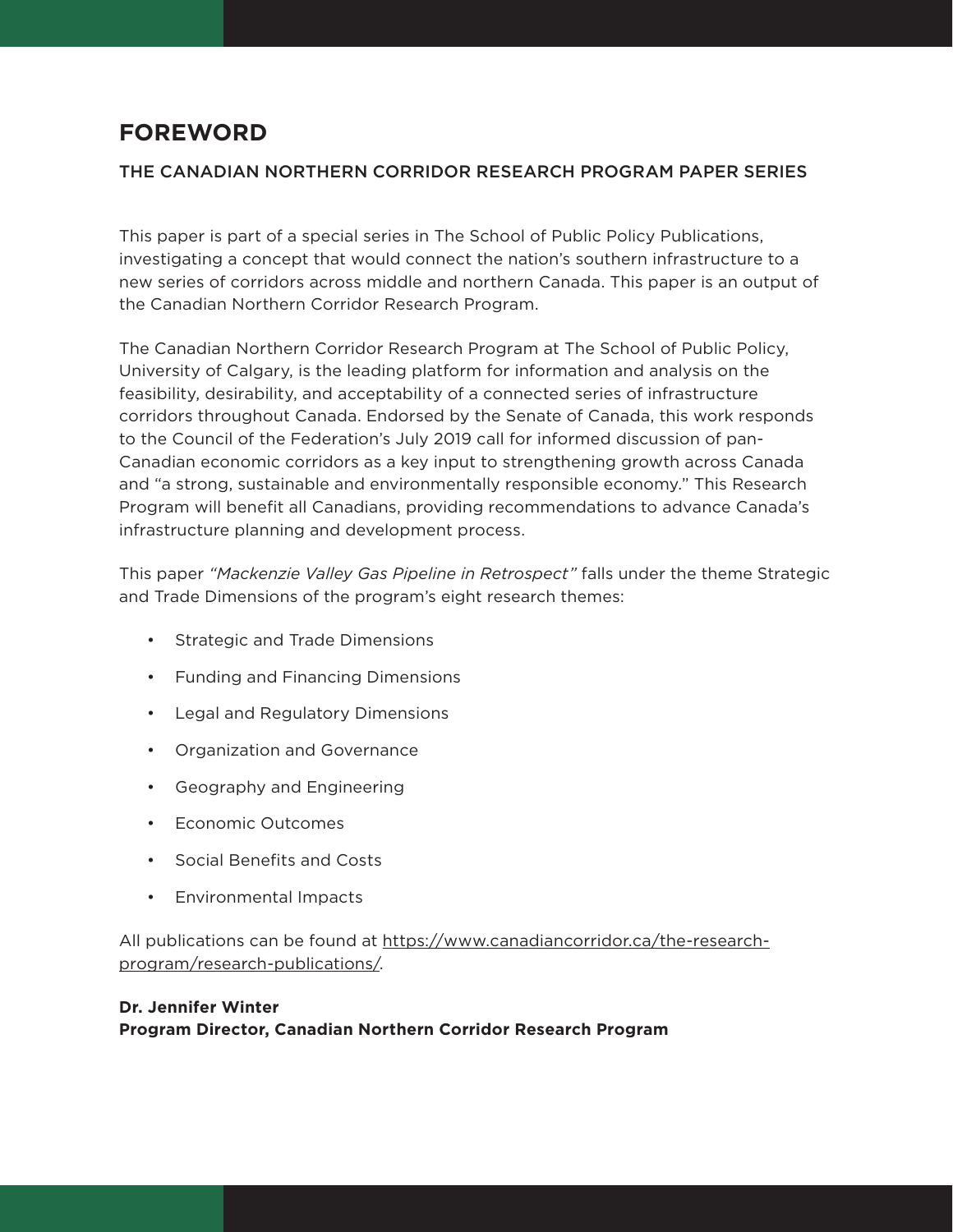## **SUMMARY**

Canada's history is punctuated with a number of big and bold national projects, such as the Trans-Canada Highway and the Canadian Pacific Railway, that have played defining roles for the country and its citizens' prosperity.<sup>1</sup> However, over more recent decades, there has been much less success in bringing such projects to fruition. Indeed, the growing number of major national infrastructure projects that have been stalled or cancelled suggests some re-thinking of the factors that impact the development of these projects is required.

The lengthy regulatory and review processes to assess major infrastructure development projects and lack of long-term planning are often viewed as sources of conflict between the economic objectives and environmental conservation and culture and heritage preservation. Cancelled and stalled infrastructure projects can offer valuable insight into this and can lead to better decision-making processes around infrastructure development in Canada. For this purpose, this communiqué provides a retrospective look at the Mackenzie Valley Pipeline.

Industry proponents developed the Mackenzie Valley Pipeline project in the 1970s in response to the federal government's decision to facilitate the delivery of gas from Canada's Arctic to markets in the south (Dosman 1975, 119–124). About half a century later, the project was finally cancelled. As one of the largest infrastructure projects ever considered in Canada, the issues encountered throughout the initial development and regulatory review phases of the Mackenzie Valley Pipeline proposals can provide valuable lessons for similar major infrastructure projects.

# **RESOURCE DISCOVERIES IN THE ARCTIC AND THE POLITICAL SETTING**

Exploration in the late 1960s resulted in the discovery of vast onshore and offshore deposits of oil and natural gas in the Beaufort-Mackenzie region (Northern Oil and Gas Directorate 1995, 65). Rising global prices following the energy crisis of the early 1970s made development and transportation of Alaskan and northern Canadian gas economically feasible. The industry developed three principal pipeline proposals in the 1970s to deliver gas from the region: the Canadian Arctic Gas proposal by the Canadian Arctic Gas Pipeline (CAGPL); the proposal by Foothills Pipe Lines Ltd. with a route along the Mackenzie Delta and no provision to carry Alaskan gas; and the alternative Foothills (Yukon) proposal (also known as the Alaska Highway Project), which evolved later in the 1970s with a Yukon and Alaska route to move only Alaskan gas (Lawrence 2004, 8). Among competing proposals to deliver northern gas to southern markets, initially the CAGPL proposal drew the most attention. The proposal was to build a

*1*

Not all Canadian residents equally benefited from the completion of these major infrastructure projects. Much of the land of the Plains Indigenous nations was signed away during the constructions of the Trans-Canada Highway and the Canadian Pacific Railway. Between 1880 and 1885, about 15,000 Chinese labourers worked on the construction of the Canadian Pacific Railway in very harsh conditions for little pay.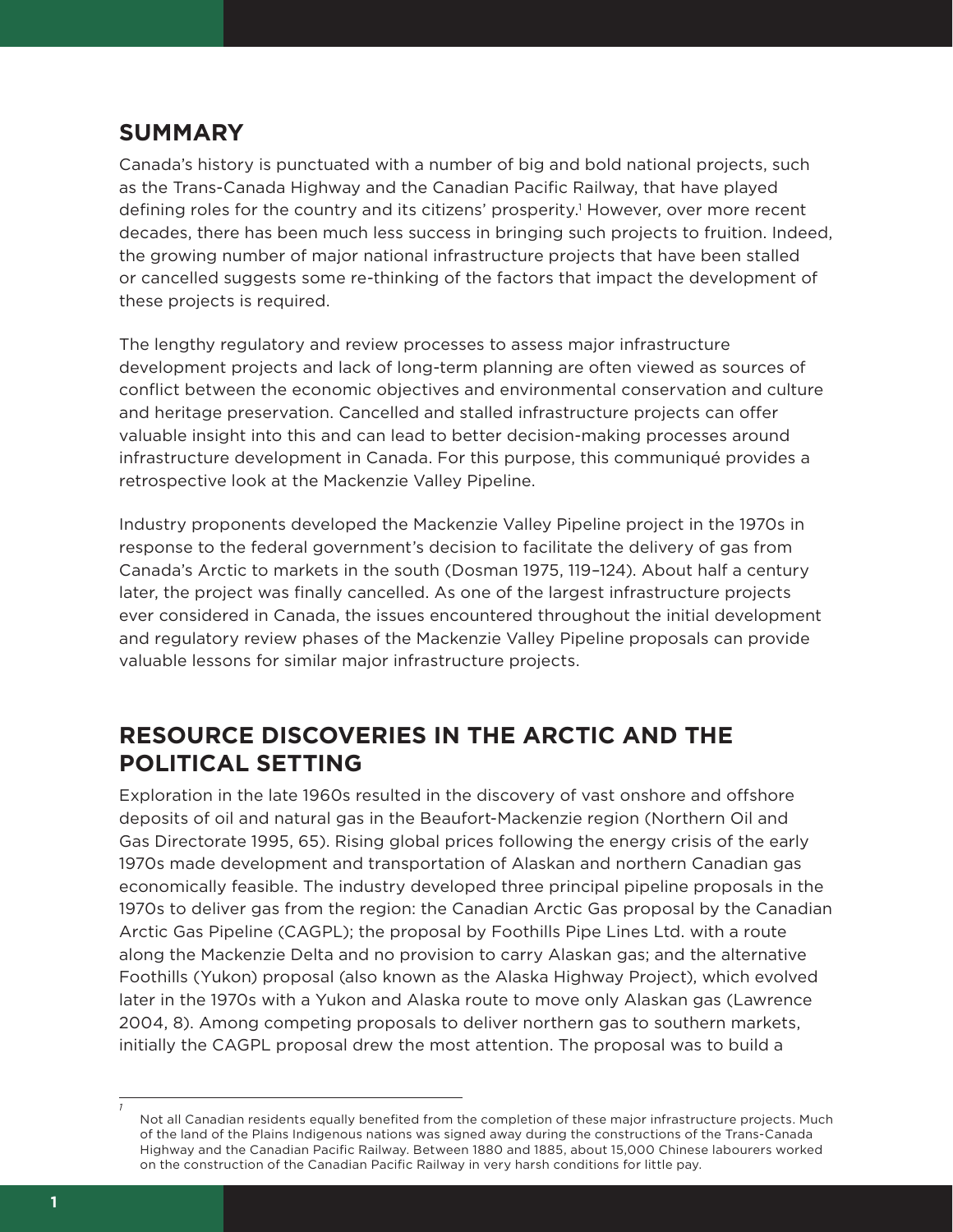pipeline from Prudhoe Bay, Alaska across northern Yukon, following south along the Mackenzie River Valley and through Alberta to the United States. This would be the longest pipeline project ever built and was considered "the greatest construction project, in terms of capital expenditure that private enterprise has ever undertaken, anywhere" (Berger 1977, 16).

This was a time of rapid change on the world energy scene. While demand for energy resources was rising and many Western countries faced substantial shortages, Canada had a distinct advantage with convenient access to the newly discovered deposits of oil and natural gas in Alaska and Canada's Mackenzie Delta. To co-ordinate the federal government's response to these developments in the North, an interdepartmental Task Force on Northern Oil Development was formed in 1968. Although the task force had an official mandate to assess the feasibility and desirability of northern development projects, Indigenous people and public interest groups were excluded from this process. Private enterprise's goals were favoured over public interest, giving "the most development-minded officials in Indian Affairs and Northern Development unfettered opportunity to 'open the North'" (Dosman 1975, 25).

The federal government clearly supported a pipeline. The government justified its stance by stating the potential benefits to Canada from taking advantage of rising continental demand for oil and natural gas. In 1971, Jean Chrétien, then-minister of Indian Affairs and Northern Development, declared the government's willingness to back natural gas and oil pipelines through the Mackenzie Valley: "We in Canada would welcome the building of such a gas pipeline through our country and would do everything that is reasonable to facilitate this particular development … An oil pipeline would also be acceptable. In other words, if it is felt desirable to build an oil pipeline from Prudhoe Bay direct to the mid-continent market, then a right-of-way through Canada I am sure can, and will be made available" (Laxer 1973, 15). Further support came from then-prime minister Pierre Elliott Trudeau. He described his perspective on the project as: "It is expensive, but so was the Canadian Pacific Railway a century ago. Is it too big a project for Canada? Only in the view of those who have lost faith in what Canada is all about" (Laxer 1973, 15).

Another important discussion at the time was the possibility of the Mackenzie Valley Pipeline eventually expanding into an energy and transportation corridor. In an election campaign speech in Edmonton on April 28, 1972, Trudeau announced plans for the construction of an all-weather highway along the Mackenzie Valley (El Paso Herald Post 1972); the route of the highway would be determined carefully "so that it will be indispensable when oil and gas pipelines are built along the Mackenzie Valley" (Hutchinson 1992, 26). In anticipation of official applications for pipeline permits, in 1972 the federal government tabled the Expanded Guidelines for Northern Pipelines in the House of Commons. The guidelines (which at the time formed the basis of Canada's pipeline policy in the North) envisaged a transportation corridor along the Mackenzie Valley which might include a highway, a railroad, electric power transmission lines and telecommunication facilities in addition to oil and gas pipelines in the long run.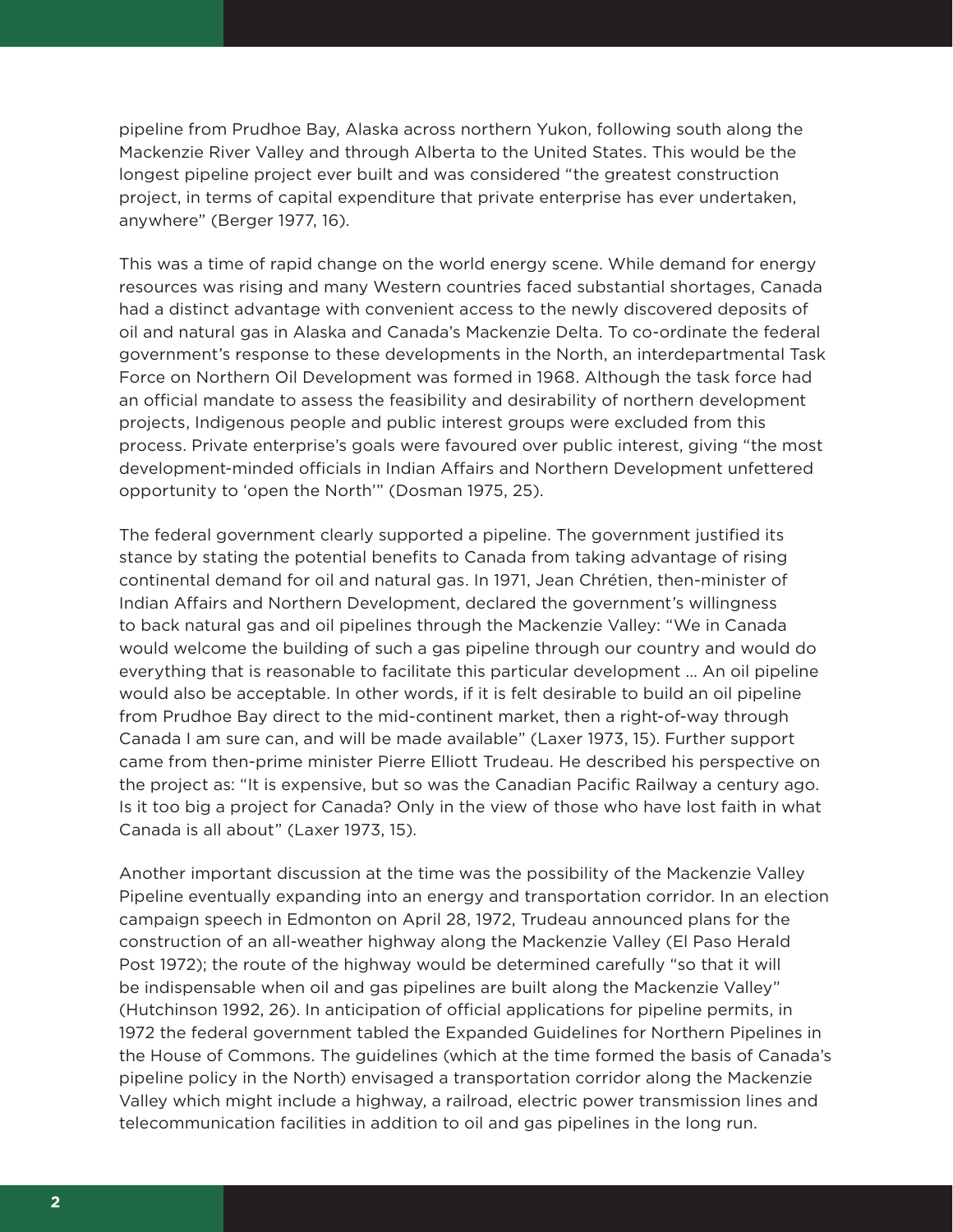The promotion of the Mackenzie Valley route by key cabinet members was partly in reaction to the alternative Alaska route U.S. officials were considering (Stabler and Olfert 1980, 378). While Canadian officials continued their efforts to promote the Mackenzie Valley route, the U.S. Congress passed the *Alaska Natural Gas to Transportation Act* to expedite the process for the selection and construction of a pipeline from Alaska. The shortage of natural gas and rising prices were the reasons for the pressing need in the U.S. to reach a decision on the route (NEB 1977a, 58). However, although the legislation was in place, the plans to deliver Alaskan gas to the lower 48 states along the Alaska Highway and through Canada were stalled for years. Efforts were later discontinued as the natural gas prices were too low to cover the costs of such a project (Nash 2015).

The changing political climate and rising public scrutiny of major projects proved that the construction of a pipeline through the Mackenzie Valley wouldn't be straightforward in Canada either. In the 1972 election, Trudeau's Liberals formed a minority government and were dependent on the New Democratic Party's (NDP) support, but the NDP was opposed to the construction of the Mackenzie Valley Pipeline (Dosman 1975, 183). In response to public concern over the pipeline's potential social, economic and environmental impacts, a series of inquiries were initiated (Bregha 1979, 46–47). Stabler and Olfert (1980, 381) mention that the balance of power in Parliament was likely a reason for the increased level of regulatory and political scrutiny, although there is no direct evidence that these inquiries were commissioned as part of a deal with the NDP to secure their support of the Liberals.

## **THE INQUIRIES**

Three main official inquiries were carried out in the 1970s to assess the pipeline proposals. The Pipeline Application Assessment Group (PAAG) carried out the primary assessment of the CAGPL's application in 1974. The PAAG was composed of a group of experts assembled by the federal government. These were "sociologists, economists, engineers, and environmental scientists drawn from the federal and territorial governments assisted by outside experts" (Gamble 1978). The PAAG's task was to examine the socioeconomic, technical and environmental effects of the CAGPL proposal and prepare a report to assist other government departments and agencies concerned with the application and for the interested public (PAAG 1974). In its report, the PAAG presented detailed impact analyses on socioeconomic and environmental issues, such as potential changes during and following the completion of construction in cost of living, traditional activities, provision of social services and pollution; and evaluated potential engineering challenges related to the physical environment. In the document's final section, the PAAG made 56 specific requests related to the pipeline's design, construction and operation that the proponent would have to address. For the most part, the PAAG's requests were related to the environmental impacts, such as contingency plans to cope with the release of toxic materials and conservation of scarce natural resources required by local communities (PAAG 1974, 413–442).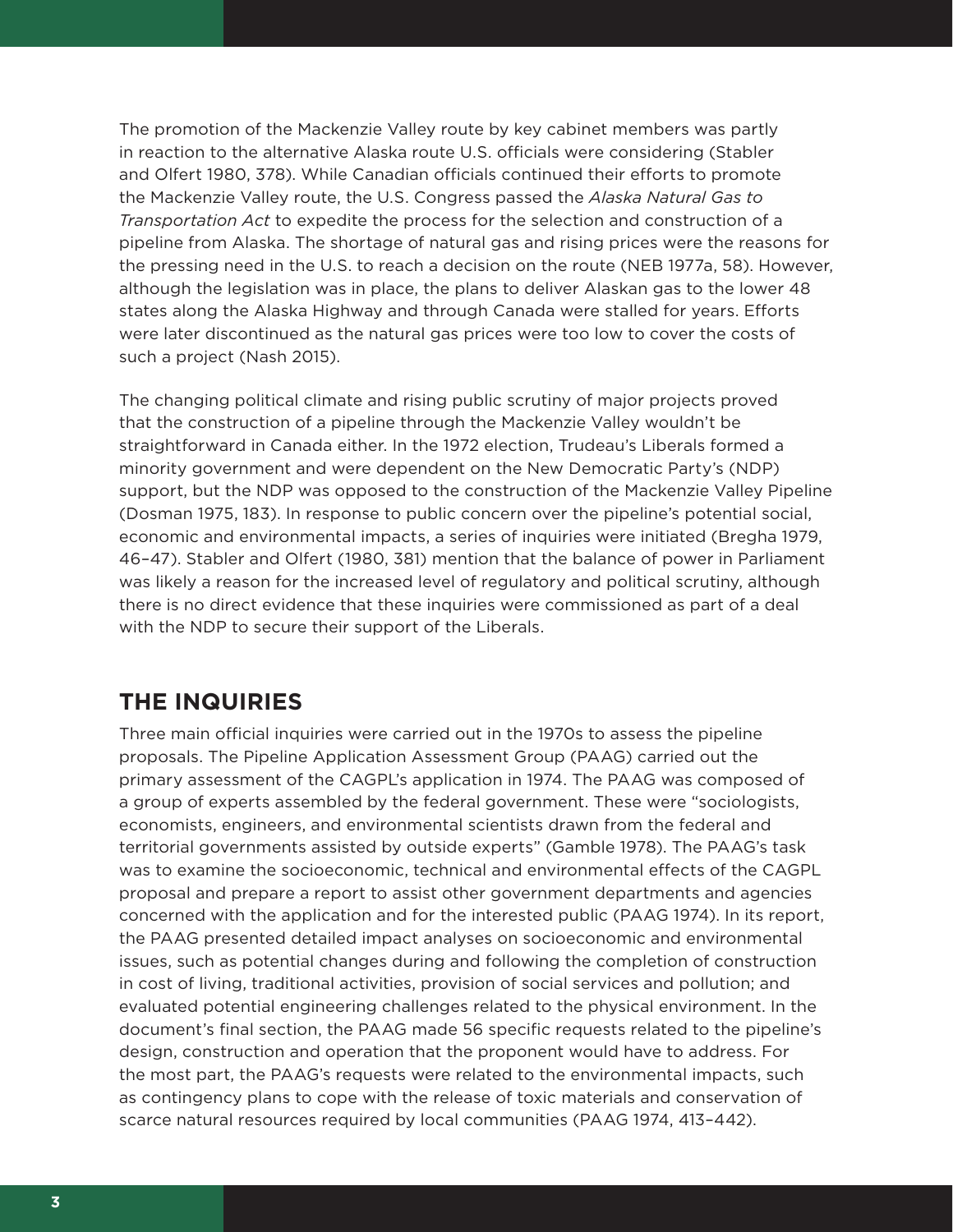The Mackenzie Valley Pipeline Inquiry was initiated concurrently with the PAAG's establishment. In March 1974, the federal government appointed Justice Thomas Berger as the commissioner of the Mackenzie Valley Pipeline Inquiry to carry out another formal investigation of the social, environmental and economic impacts of the construction, operation and subsequent abandonment of a pipeline in the region. Berger was authorized to "hold hearings, to summon witnesses and examine them under oath, to choose appropriate 'practices and procedures,' to engage expert advice — all according to what he deemed necessary, advisable or expedient apparently without either a ceiling on the costs, or a specific time limit" (Stabler and Olfert 1980, 382). Berger expanded the inquiry's scope to include a comprehensive assessment of the development of northern Canada. Bregha (1979, 115) notes that the Berger Inquiry "was much more than an inquiry into a gas pipeline, it became an inquiry into the future of the North, and finally an inquiry into the future itself."

Berger's final report was published in 1977. He recommended a 10-year moratorium on development along the Mackenzie Valley portion of the pipeline. Recognizing that postponement would not mean renouncing Canada's northern energy supplies, Berger (1977, 200) suggested that Canada could, "proceed to build a pipeline at a time of its own choosing, along a route of its own choice, by means it has decided upon, and with the cooperation of the native people of the North." He recommended the moratorium to allow sufficient time to work out the engineering and logistics challenges, settlement of Indigenous land claims and establishment of new programs and institutions in the North (Berger 1977, xxvii).

Berger also acknowledged the possibility of a transportation corridor through the Mackenzie Valley. He expressed concern over the difficulty of predicting the cumulative effect of such a complex and multi-stage development in the region and suggested that any attempt to assess the impacts piecemeal along the northern Yukon or the Mackenzie Valley corridors should be resisted (Berger 1977, 9–10).

Berger recommended that no pipeline should be built and no energy corridor should be established across northern Yukon for environmental and technical reasons. Instead, he said a national wilderness park should be created in northern Yukon in cooperation with the Indigenous communities to protect the environmentally sensitive region (Berger 1977, 46). Following these suggestions, two national parks — Ivvavik (previously Northern Yukon National Park) and Vuntut — were established in 1984 and 1995. Both were established in accordance with the terms of the Inuvialuit and Vuntut Gwich'in comprehensive land claims agreements (INAC 1984, 10; INAC 1992, 71). Berger (2001) later stated in retrospect that since both parks were part of the land claims agreements, they were constitutionally entrenched, meaning their boundaries and governance rules could not be altered without constitutional amendments, significantly lowering the possibility of infrastructure development in northern Yukon.

The results of the inquiry received mixed reactions from the public, politicians, media and other interest groups. While some parties criticized Berger for exceeding his mandate and for starting the inquiry with preconceptions about pipeline development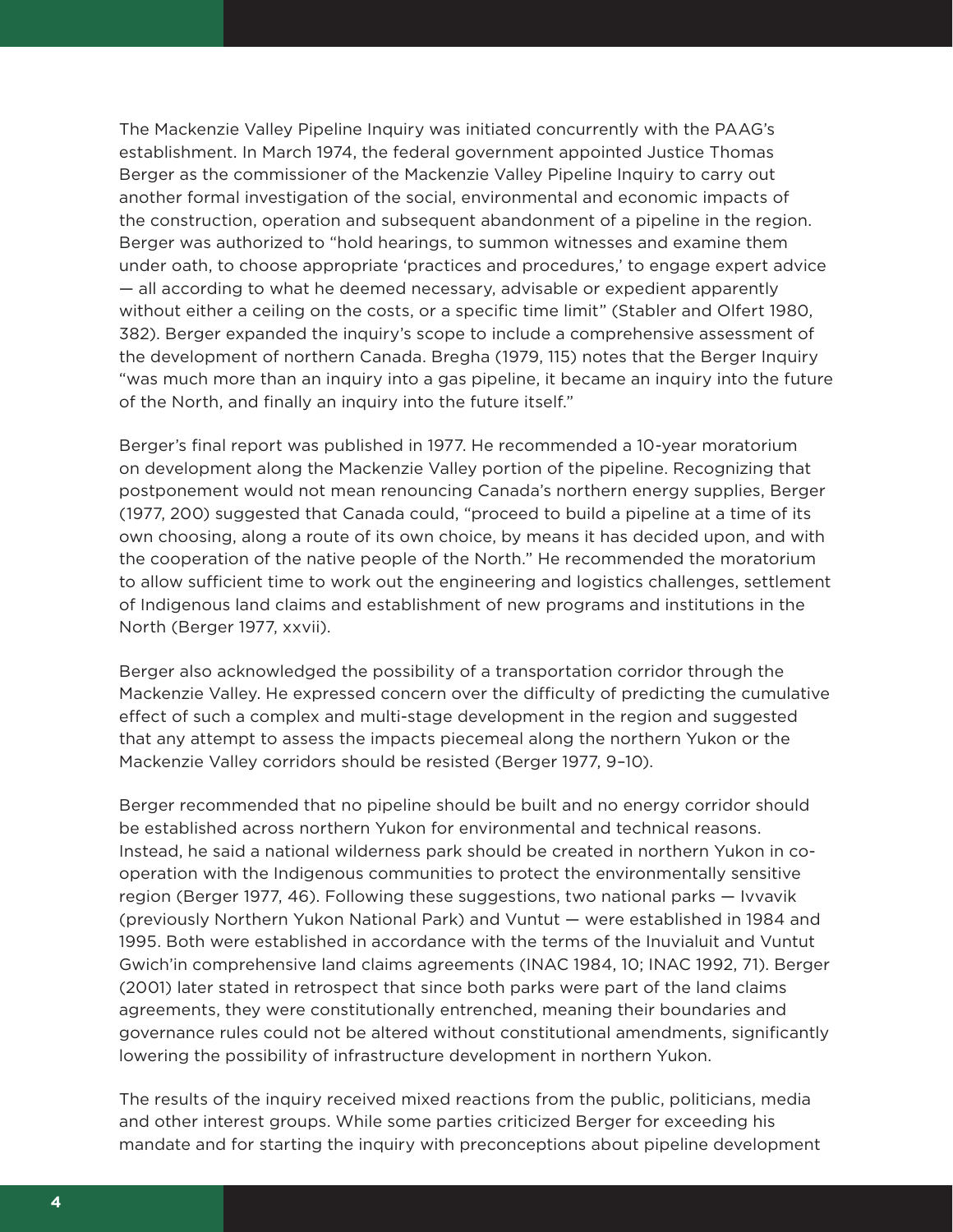in northern Canada (Urquhart 1977), others commended him for his approach and for revealing that public input was essential to an assessment process (Gamble 1978). Although initially a 10-year moratorium on the construction of the Mackenzie Valley Pipeline was put in place as Berger suggested (Black 2002), in the early 1980s, not long after the completion of the inquiry, Enbridge's Norman Wells Pipeline (Line 21) was constructed in the region and has been in operation since 1985.

In April 1975, one year after the start of the Mackenzie Valley Pipeline Inquiry, the National Energy Board (NEB) appointed a panel to hear all competing applications. Following 13 months of hearings, the NEB issued a comprehensive report covering issues related to the need for a pipeline in the region, technical feasibility, financial and economic matters and the socioeconomic and environmental changes a pipeline could bring to the region (NEB 1977a, 13). The report's opening statement pointed out the issue's complex nature:

Never before has the Board been faced with such a complex and difficult task in making a decision on applications before it. This is not only because of the immensity of the projects themselves and their importance to all Canadians, but also because of the magnitude of the potential socioeconomic impact on the peoples of the north and the critical concerns related to the protection of the Arctic environment (NEB 1977a, 57).

Adding to these complexities, as the NEB mentioned, was the U.S. government's intention "to move expeditiously on a decision to connect Alaska gas to United States markets in the south." While the Board asserted that "undue delay in reaching a decision in Canada would have the effect of foreclosing the opportunity for Canadians to choose a course of action which would be beneficial" to Canadians, it also acknowledged the conflict between the need for a prompt decision and the time required for the Indigenous land-claim settlements (NEB 1977a, 58). The report mentioned this "incompatibility between the urgent US need to reach a decision on the connection of Alaska gas and the Canadian need to take more time to reach wise decisions in resolving the difficult and complex problems of northern land claim settlements" as a factor in creating the "highly-charged" climate in respect of landclaim settlement processes (NEB 1977a, 59).

In its report, the NEB reviewed the three applications and explained the grounds for decision for each application (NEB 1977a, 164–173). The Board found that the Foothills pipeline was not economically justified and not the lowest cost alternative available (NEB 1977a, 164). The CAGPL proposal was denied because the route along the coast of northern Yukon and the Mackenzie Delta was environmentally unacceptable (NEB 1977a, 164). The Foothills (Yukon) project was considered the best alternative. It was issued a conditional certificate requiring further engineering design and the applicant's commitment to carry out additional socioeconomic and environmental studies (NEB 1977a, 165–169). However, the Board emphasized the uncertain estimates of oil and gas reserves in the Mackenzie Delta and observed that "five years later, the expectation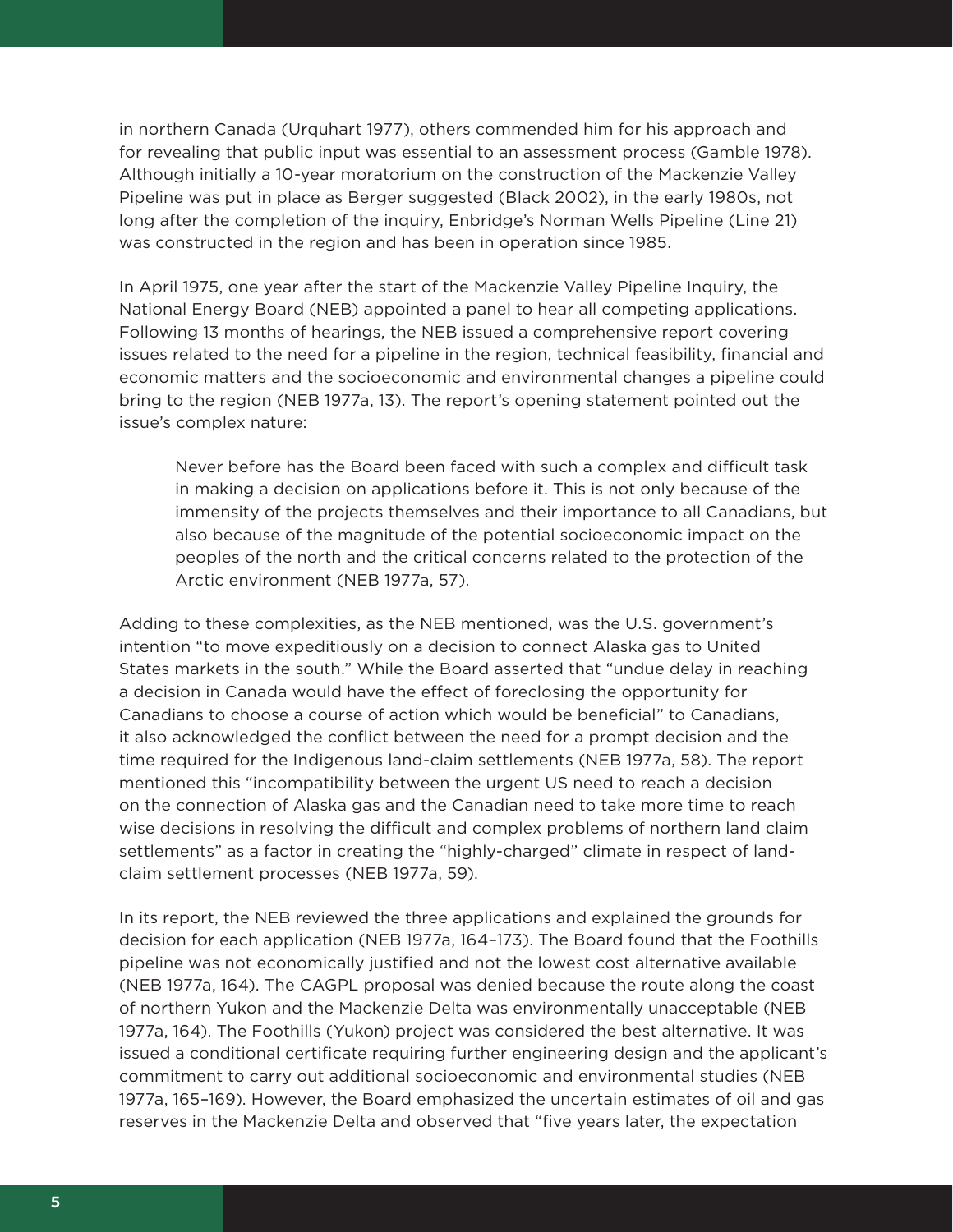of large finds of oil and gas in the Delta and Beaufort Sea are much reduced … at this time, the prospect of an oil pipeline and hence an energy corridor appear to be somewhat remote" (NEB 1977b, 187).

## **THE IDEA'S DEMISE**

Despite losing momentum, the idea of a pipeline along the Mackenzie Valley was not scrapped completely. Resource explorations continued in the 1980s and 1990s. During this period, a number of major land claims in the Northwest Territories were settled as Berger recommended in the Mackenzie Valley Pipeline Inquiry.<sup>2</sup> In 2003, the idea for a pipeline along the Mackenzie Valley was revived once more as the Mackenzie Gas Project. A large joint venture of oil and gas companies submitted their proposal to the NEB. The project proponents included several large oil and gas companies such as Imperial Oil Resources Ventures Ltd., Exxon Mobil Canada Properties, Shell Canada Ltd., ConocoPhillips Canada Ltd. and the Aboriginal Pipeline Group (Mackenzie Valley Aboriginal Pipeline Limited Partnership), formed by a consortium of Indigenous governments and organizations. The Aboriginal Pipeline Group was created in 2000 to represent the interests of the Indigenous people of the Northwest Territories in the Mackenzie Gas Project and became a full participant in the project with a 34 per cent share after three years of negotiations.

The proposed project included three natural gas fields: 1) the "Anchor Fields," in the Mackenzie Delta; 2) the Mackenzie Gathering System, consisting of gathering pipelines from the Anchor Fields to a processing facility near Inuvik and a natural gas liquids (NGLs) pipeline from Inuvik to connect with the existing Norman Wells oil pipeline at Norman Wells; and 3) an approximately 1,200-km pipeline to transport gas through the Mackenzie Valley to northern Alberta.

A joint review panel was established with members from the federal, territorial and Indigenous governments in 2004 to hold public hearings and assess the Mackenzie Gas Project proposal's environmental, social and economic aspects. The panel's review took several years, from 2004 to 2009. The panel approved the project in its final report, considering its cumulative impacts with related future developments. The panel concluded that "the Mackenzie Gas Project and the associated Northwest Alberta Facilities would provide the foundation for a sustainable northern future" and "without the project, the opportunities for economic and social improvement would be missed, without any corresponding improvement in the prospects for environmental stewardship" (Joint Panel Review 2009, vi). However, the panel emphasized that approval was conditional on the implementation of 176 recommendations, including establishment of project targets for greenhouse gas emissions, appropriate spill

*<sup>2</sup>* The Dehcho First Nations land claim and self-government agreement negotiations remain unsettled and present a significant barrier to resource development in the area. For more information on the outstanding terms of the agreement, see Dehcho First Nations (2017). The Dehcho negotiation process began in 1999. In 2019, the Dehcho First Nations lands and resources negotiations were put on hold to focus on other outstanding terms on education, health and governance (Brockman 2019). The Pehdzeh Ki First Nation in Wrigley, NWT, left the Dehcho First Nations in 2020 to start a separate land-claim negotiation process (Bird 2020).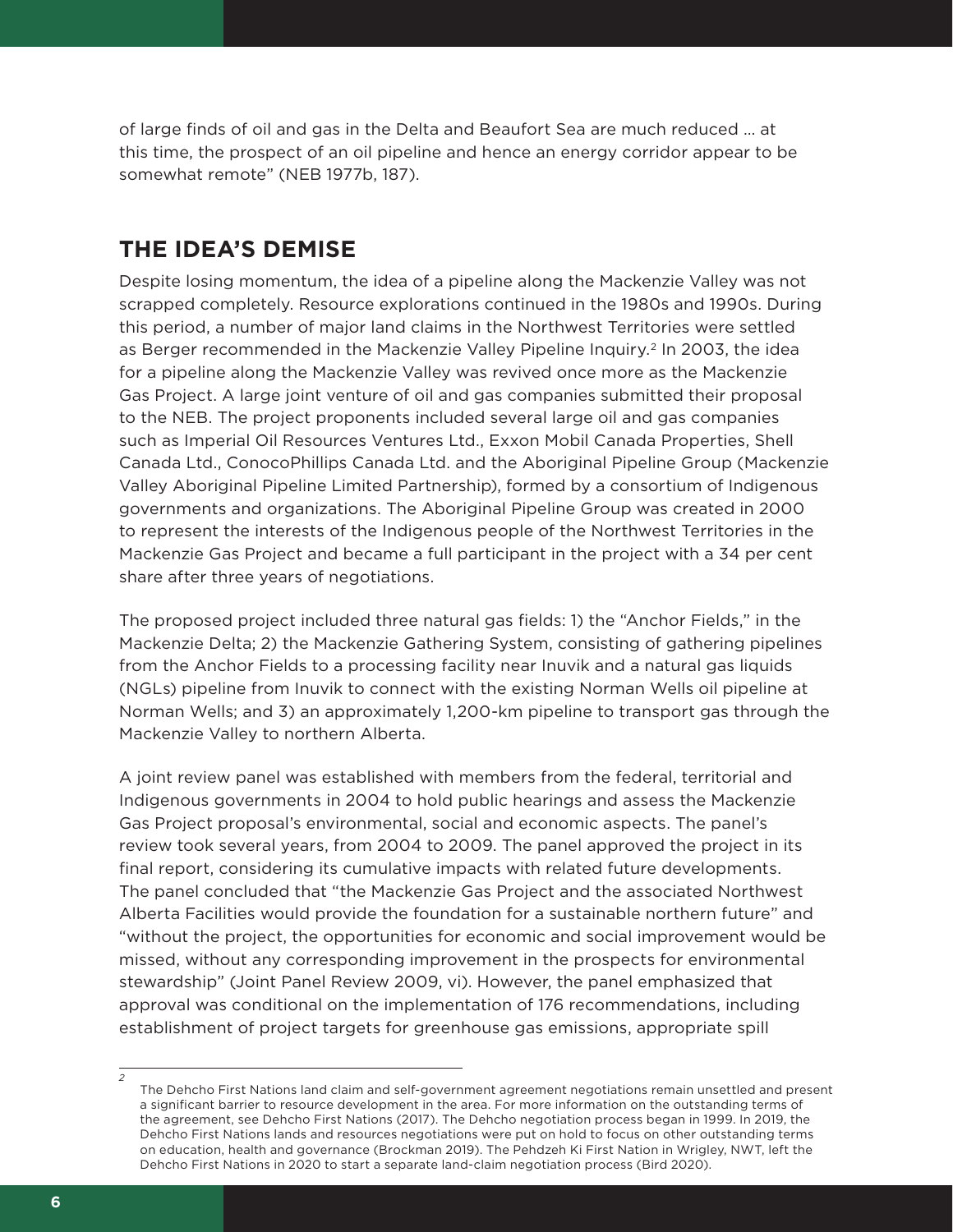response procedures and plans for monitoring wildlife. The project received federal approval on March 11, 2011.

Construction was supposed to begin by the end of 2015. In 2015, citing the challenging natural gas market conditions, Imperial Oil Resources Ventures Ltd. applied for a sixyear extension for the project's conditional approval, which gave the proponents until the end of 2022 to begin construction. Despite receiving the NEB's approval, the joint venture partnership led by Imperial Oil decided not to proceed with the project and dissolved the partnership in December 2017. In a news release, the members of the joint venture explained the reasons for this decision as the changing market conditions, such as the decline in natural gas prices and the growth of unconventional gas supplies made possible by advances in new technologies like hydro-fracking.<sup>3</sup>

# **CONCLUSION**

A combination of factors caused the Mackenzie Valley resource corridor to be shelved in the 1970s. Due to the urgency that the energy crisis created, the federal government initiated the regulatory processes for the project's development without considering solutions for long-standing issues like the Indigenous land-claim settlements. Initially, the federal government pushed a single routing option for the project without alternatives or a proper evaluation of the risks associated with the route. The Mackenzie Valley Highway was extended in the 1960s and 1970s to support resource explorations in the Beaufort Sea and pipeline construction before the assessment of the development projects was complete (Berger 1977, 15). This created public opposition to the project. The federal government also failed to develop trust among Canadians that it had the public's best interests in mind by going forward with the project. Berger (1977, 11) explains this as "[t]he risk is in Canada. The urgency is in the United States." After years of consultations, inquiries and assessments, the project was revived again in the 2000s, only to be cancelled later, this time due to unfavourable market conditions.

It is also important to recognize and acknowledge the patterns that shape and lead debates around major infrastructure investments in Canada's history. Describing the complex history behind the creation of the TransCanada mainline, Kilbourn (1970, 11) provides a striking list of these:

Any account of its (TransCanada Pipeline's) long struggle to be born inevitably raises most of the classic issues in Canada's survival as a nation: American economic influence and the nature of Canadian-American relations; the debate between north-south continentalism and east-west nationalism; the questions of transportation and national unity, of energy and national growth, of control over natural resources and their exploitation; the latent conflict between western producer and eastern consumer … the problem of public versus private

*3*

Imperial Oil, "Mackenzie Gas Project Participants End Joint Venture," News Release, December 22, 2017, [https://news.imperialoil.ca/news-releases/news-releases/2017/Mackenzie-gas-project-participants-end-joint](https://news.imperialoil.ca/news-releases/news-releases/2017/Mackenzie-gas-project-participants-end-joint-venture/default.aspx)[venture/default.aspx](https://news.imperialoil.ca/news-releases/news-releases/2017/Mackenzie-gas-project-participants-end-joint-venture/default.aspx).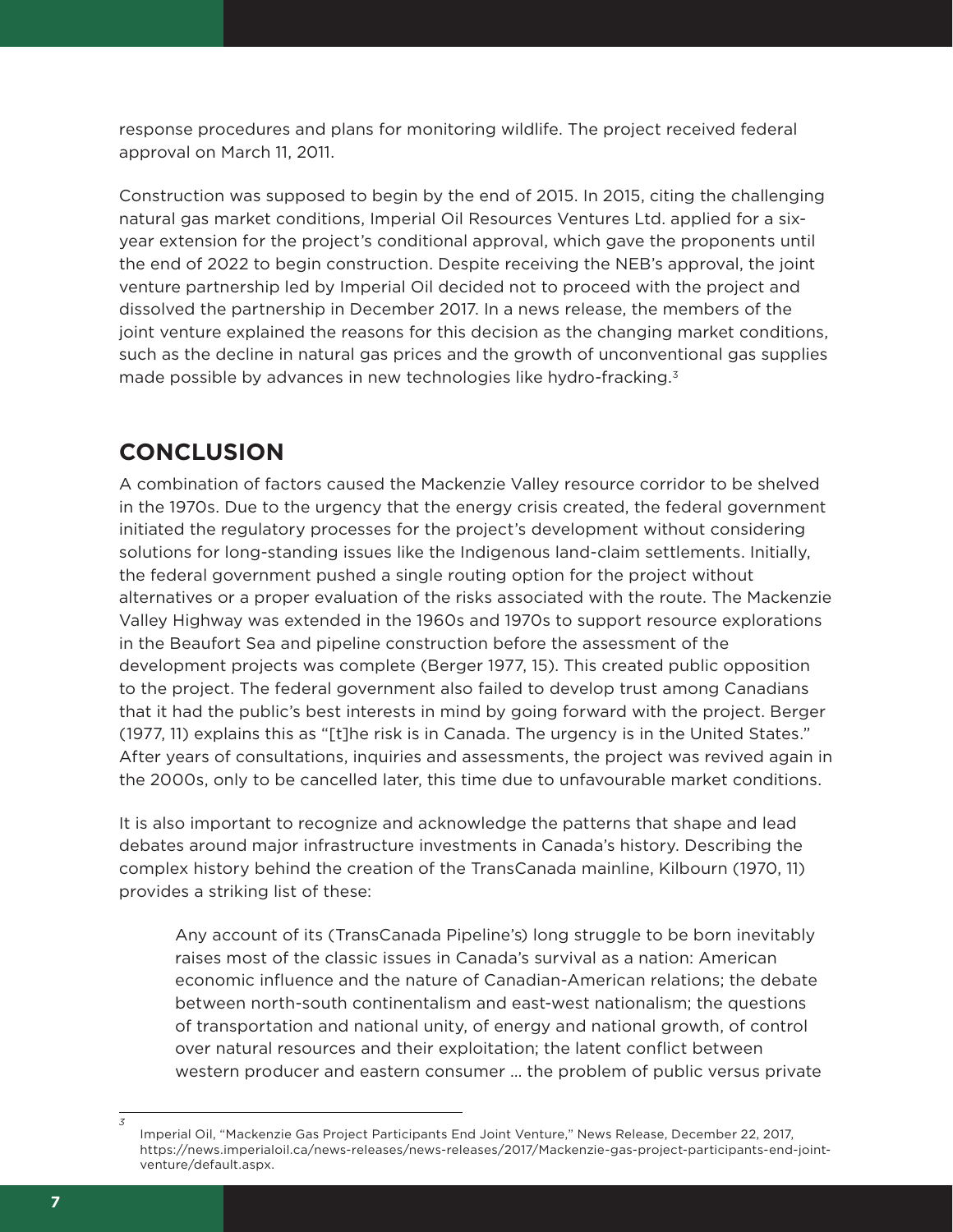enterprise … the connections between business and politics and the role of regulatory bodies between them; and the place of popular feelings, pressure groups and the press in the difficult matter of making decisions on complex issues of great national importance.

Years after this quote, the same dilemmas and issues still dominated the Mackenzie Valley Pipeline debate until it became no longer viable.

Some important lessons from the history of the Mackenzie Valley Pipeline are applicable to infrastructure development today in Canada. Although regulatory scrutiny is important for major infrastructure projects, long delays between project proposal, review and approval discourage private capital investments by driving up costs for project proponents. Long delays are particularly crucial in determining whether a project with a small profit margin is constructed or abandoned. Technological progress doesn't pause during lengthy regulatory processes. Innovation may increase competition and make a project economically unfeasible before being implemented. Another issue that leads to long delays in project approvals is the multiplicity of approval requirements from different levels of government, all of which are subject to different political cycles. In addition to the political, economic and technological uncertainties created by lengthy processes, the unsettled Indigenous land claims present another important barrier to long-term planning of infrastructure in Canada. The inquiries on the Mackenzie Valley Pipeline proposals emphasized the importance of settling the land claims before moving forward. All of these factors at play in determining the final outcome of the Mackenzie Valley Pipeline idea still present ongoing challenges for infrastructure development. Without resolving these issues, there are limited windows of opportunity for major infrastructure projects in Canada.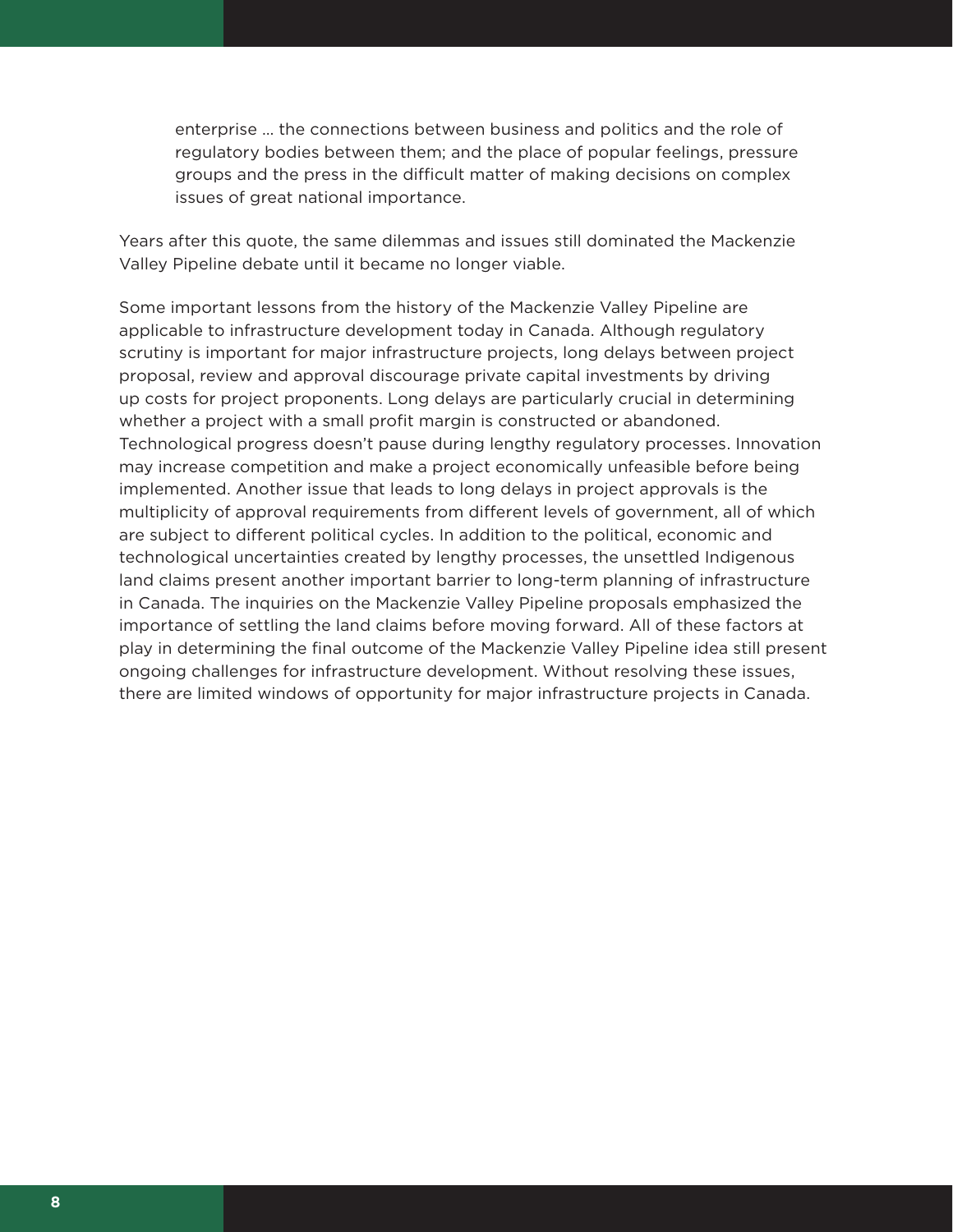## **REFERENCES**

- Berger, Thomas R. 1977. *Northern Frontier, Northern Homeland: The Report of the Mackenzie Valley Pipeline Inquiry.* Ottawa: Ministry of Supply and Services.
- ———. 2001. "Northern Pipelines: Again." Maddison Chair in Northern Justice Public Lectures, 2001–2002. *Northern Review* (23).
- Bird, H., 2020. "Pedzeh Ki First Nation Leaves Dehcho Negotiations." CBC. Accessed on February 2, 2021. [https://www.cbc.ca/news/canada/north/pedzeh-ki-leaves](https://www.cbc.ca/news/canada/north/pedzeh-ki-leaves-dehcho-1.5651213)[dehcho-1.5651213](https://www.cbc.ca/news/canada/north/pedzeh-ki-leaves-dehcho-1.5651213).
- Black, A. J. 2002. "Legal Principles Surrounding the New Canadian and American Arctic Energy Debate." 23 *Energy Law Journal* 81.
- Bregha, F. 1979. *Bob Blair's Pipeline: The Business and Politics of Northern Energy Development Projects*. Toronto: James Lorimer & Company.
- Brockman, A. 2019. "Dehcho First Nations Put Land Issues Aside For Now in Landclaim Talks with Ottawa, NWT." CBC. Accessed on February 2, 2021. [https://www.](https://www.cbc.ca/news/canada/north/dehcho-first-nations-land-negotiations-1.5193005) [cbc.ca/news/canada/north/dehcho-first-nations-land-negotiations-1.5193005.](https://www.cbc.ca/news/canada/north/dehcho-first-nations-land-negotiations-1.5193005)
- Dehcho First Nations. 2017*. Dehcho First Nations Agreement in Principle*. Rolling Draft, Version #41. (January 3). Accessed on February 2, 2021. [https://dehcho.org/](https://dehcho.org/docs/50-ROLLING-DRAFT-AIP-VERSION-DATED-JANUARY-3-2017-2-1.pdf) [docs/50-ROLLING-DRAFT-AIP-VERSION-DATED-JANUARY-3-2017-2-1.pdf.](https://dehcho.org/docs/50-ROLLING-DRAFT-AIP-VERSION-DATED-JANUARY-3-2017-2-1.pdf)
- Dosman, E. 1975. *The National Interest: The Politics of Northern Development, 1968– 1975* (Canada in Transition Series). Toronto: McClelland and Stewart.

El Paso Herald-Post. 1972. (April 29).

- Gamble, D. J. 1978. "The Berger Inquiry: An Impact Assessment Process." *Science*, 199(4332): 946–951.
- Hutchinson, R. 1992. *Prophets, Pastors and Public Choices: Canadian Churches and the Mackenzie Valley Pipeline Debate* (vol. 3). Waterloo, ON: Wilfrid Laurier University Press.
- Indian and Northern Affairs Canada (INAC). 1984. *The Western Arctic Claim: The Inuvialuit Final Agreement*.
- ———. 1992. *Gwich'in Comprehensive Land Claim Agreement*.
- Joint Panel Review. 2009. "Foundation for a Sustainable Northern Future." Report of the Joint Review Panel for the Mackenzie Gas Project. (December). Accessed on November 23, 2020. [https://iaac-aeic.gc.ca/155701CE-docs/Mackenzie\\_Gas\\_](https://iaac-aeic.gc.ca/155701CE-docs/Mackenzie_Gas_Panel_Report_Vol1-eng.pdf) [Panel\\_Report\\_Vol1-eng.pdf](https://iaac-aeic.gc.ca/155701CE-docs/Mackenzie_Gas_Panel_Report_Vol1-eng.pdf).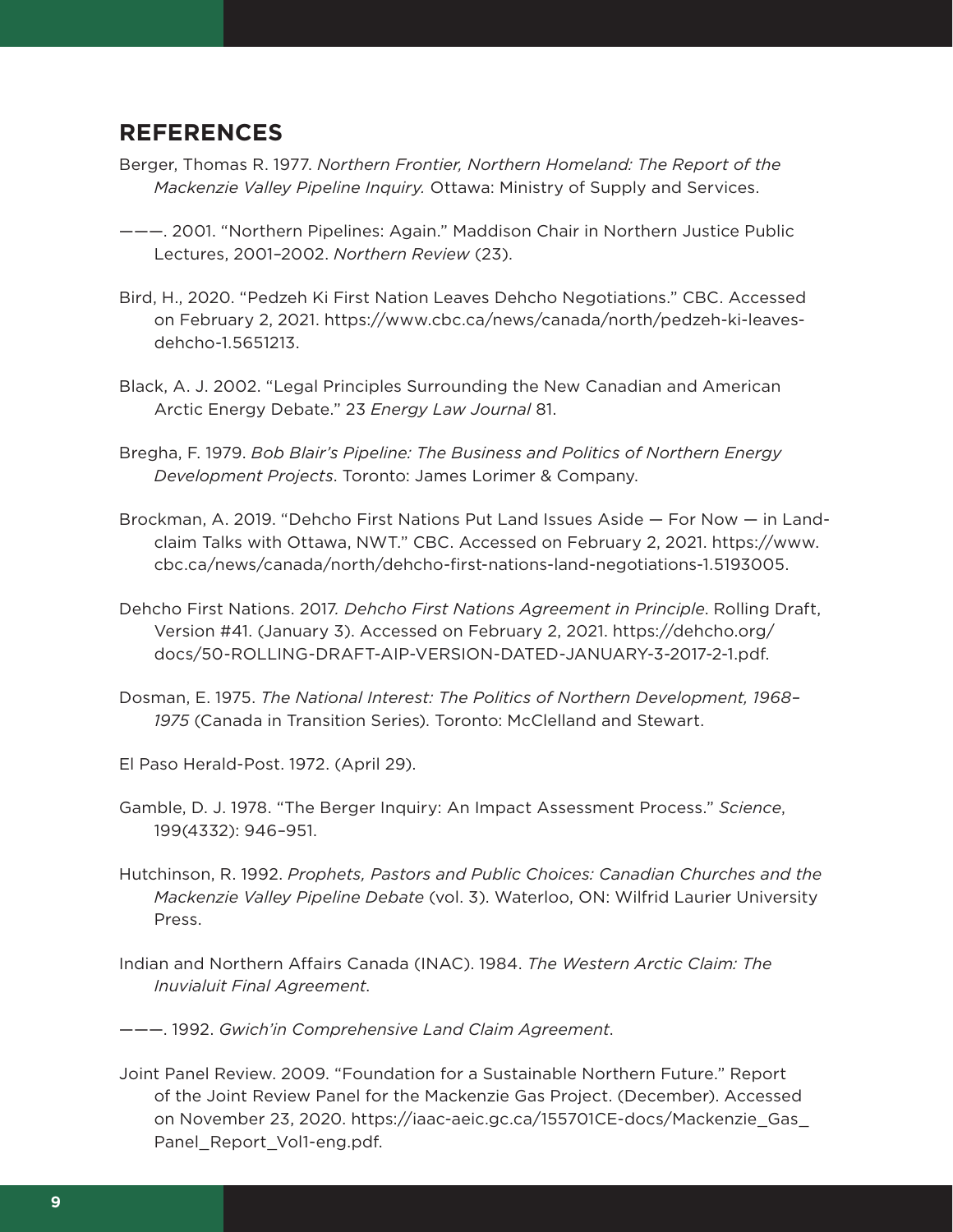- Kilbourn, W. 1970. *Pipeline: Trans-Canada and the Great Debate: A History of Business and Politics.* Toronto: Clarke, Irwin.
- Lawrence, D. E. 2004. *Issues for Northern Pipelines: A Review of Environmental Assessments, Regulatory and Monitoring Reports from the 1970s, '80s and '90s.* Geological Survey of Canada, Open File 4733.
- Laxer, J. 1973. "Scenario for a Sell-out." *Last Post*. (March).
- Nash, I., 2015. "Arctic Development of the Canadian Beaufort Sea: Geohazards and Export Route Options." In OTC Arctic Technology Conference.
- National Energy Board (NEB). 1977a. "Reasons for Decision: Northern Pipelines." Vol. 1. Ottawa: Minister of Supply and Services.
- ———. 1977b. "Reasons for Decision: Northern Pipelines." Vol. 3. Ottawa: Minister of Supply and Services.
- Northern Oil and Gas Directorate. 1995. "Petroleum Exploration in Northern Canada: A Guide to Oil and Gas Exploration and Potential." Indian and Northern Affairs Canada. Accessed on October 13, 2020. [https://www.rcaanc-cirnac.gc.ca/eng/132](https://www.rcaanc-cirnac.gc.ca/eng/1320162078672/1583413106462) [0162078672/1583413106462](https://www.rcaanc-cirnac.gc.ca/eng/1320162078672/1583413106462).
- Pipeline Application Assessment Group (PAAG). 1974. *Mackenzie Valley Pipeline Assessment, Environmental and Socio-Economic Effects of the Proposed Canadian Arctic Gas Pipeline on the Northwest Territories and Yukon*. Ottawa: Department of Indian Affairs and Northern Development.
- Stabler, J. C., and M. R. Olfert. 1980. "Gaslight Follies: The Political Economy of the Western Arctic." *Canadian Public Policy/Analyse de Politiques 6*: 374–388.
- Urquhart, I. 1977. "Now the Scheming Starts: Mr. Berger's Report Has Been Duly Noted*.*" *Maclean's*. (May 30). Accessed on November 17, 2020. [https://archive.macleans.ca/](https://archive.macleans.ca/article/1977/5/30/now-the-scheming-starts) [article/1977/5/30/now-the-scheming-starts](https://archive.macleans.ca/article/1977/5/30/now-the-scheming-starts).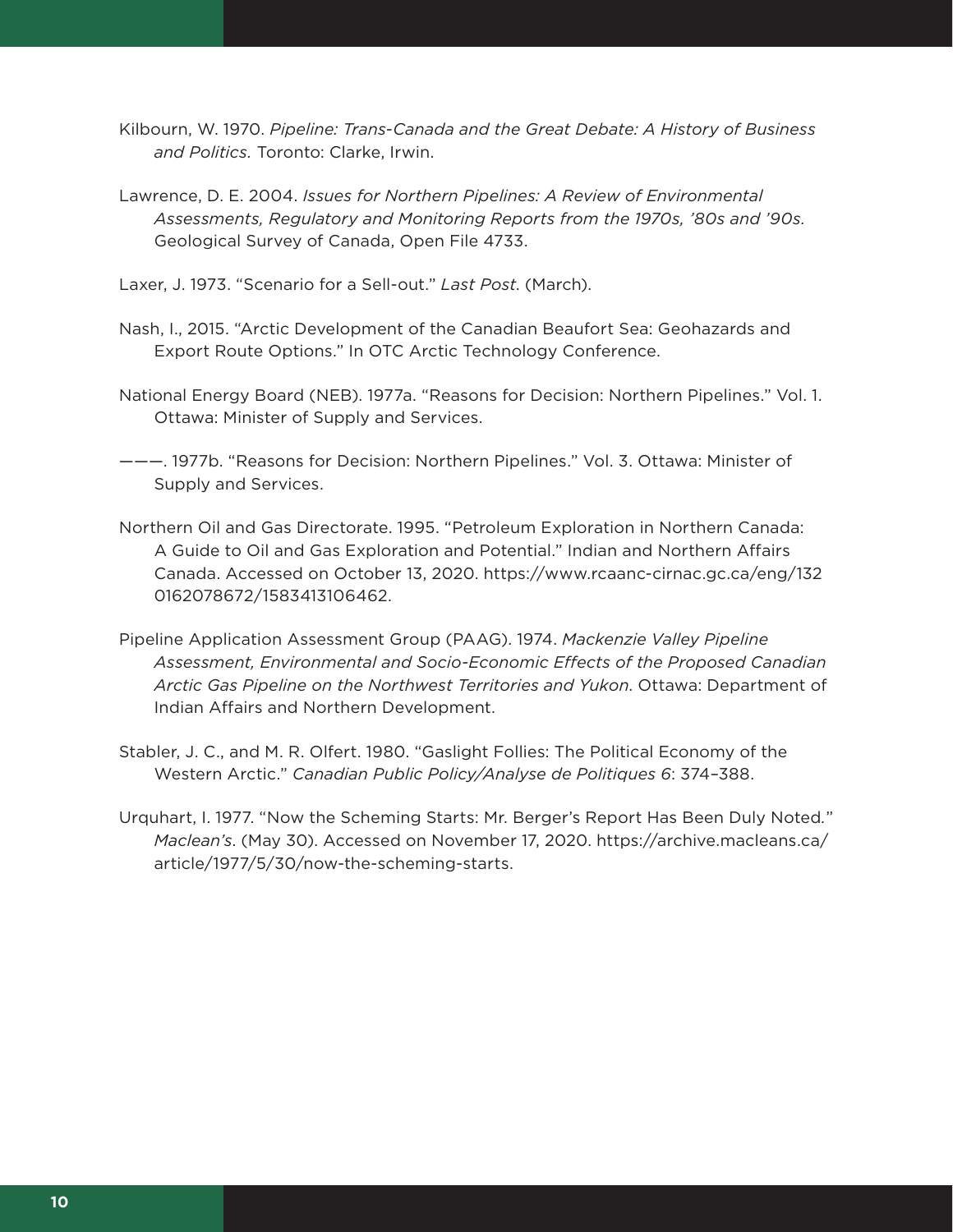#### **About the Author**

**Alaz Munzur** completed her PhD in Economics at the University of Calgary. Her research is focused in the areas of government regulation and policy on energy and environment, international cooperation on environmental issues, and international trade. Currently, she is a research associate with the Energy and Environmental Policy research division at the School of Public Policy, University of Calgary. As part of the Canadian Northern Corridor Research Program, her research focuses on the economic and environmental impacts of infrastructure development and Canada's international and interregional trade.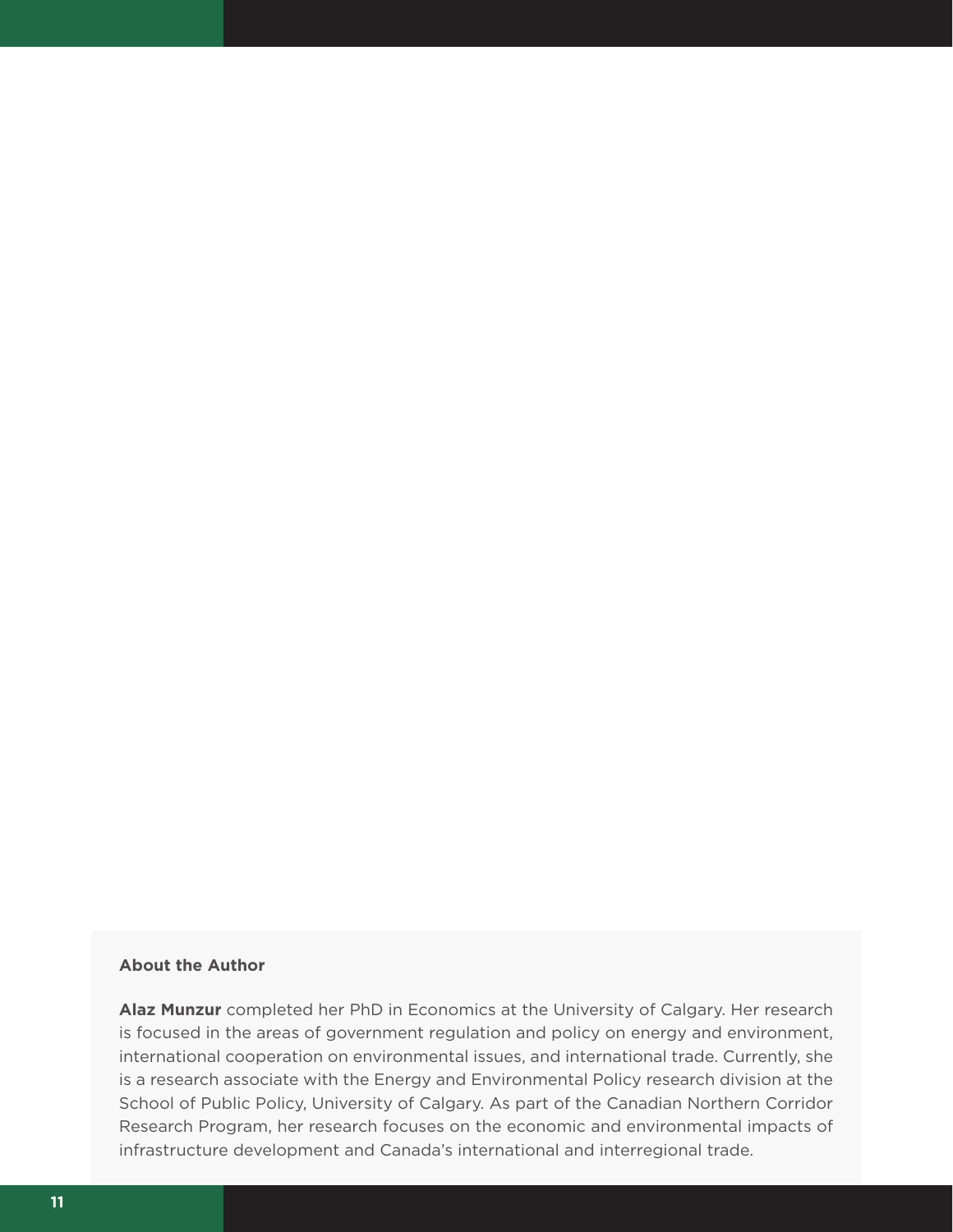#### **ABOUT THE SCHOOL OF PUBLIC POLICY**

The School of Public Policy has become the flagship school of its kind in Canada by providing a practical, global and focused perspective on public policy analysis and practice in areas of energy and environmental policy, international policy and economic and social policy that is unique in Canada.

The mission of The School of Public Policy is to strengthen Canada's public service, institutions and economic performance for the betterment of our families, communities and country. We do this by:

- *Building capacity in Government* through the formal training of public servants in degree and non-degree programs, giving the people charged with making public policy work for Canada the hands-on expertise to represent our vital interests both here and abroad;
- *Improving Public Policy Discourse outside Government* through executive and strategic assessment programs, building a stronger understanding of what makes public policy work for those outside of the public sector and helps everyday Canadians make informed decisions on the politics that will shape their futures;
- *Providing a Global Perspective on Public Policy Research* through international collaborations, education, and community outreach programs, bringing global best practices to bear on Canadian public policy, resulting in decisions that benefit all people for the long term, not a few people for the short term.

The School of Public Policy relies on industry experts and practitioners, as well as academics, to conduct research in their areas of expertise. Using experts and practitioners is what makes our research especially relevant and applicable. Authors may produce research in an area which they have a personal or professional stake. That is why The School subjects all Research Papers to a double anonymous peer review. Then, once reviewers comments have been reflected, the work is reviewed again by one of our Scientific Directors to ensure the accuracy and validity of analysis and data.

#### **The School of Public Policy**

University of Calgary, Downtown Campus 906 8th Avenue S.W., 5th Floor Calgary, Alberta T2P 1H9 Phone: 403 210 3802

#### **DISTRIBUTION**

Our publications are available online at www.policyschool.ca.

#### **DISCLAIMER**

The opinions expressed in these publications are the authors' alone and therefore do not necessarily reflect the opinions of the supporters, staff, or boards of The School of Public Policy.

#### **COPYRIGHT**

Copyright © Munzur 2021. This is an open-access paper distributed under the terms of the Creative Commons license [CC BY-NC 4.0](https://creativecommons.org/licenses/by-nc/4.0/), which allows non-commercial sharing and redistribution so long as the original author and publisher are credited.

#### **ISSN**

ISSN 2560-8312 The School of Public Policy Publications (Print) ISSN 2560-8320 The School of Public Policy Publications (Online) **DATE OF ISSUE** November 2021

#### **MEDIA INQUIRIES AND INFORMATION**

For media inquiries, please contact Morten Paulsen at 403-220-2540. Our web site, www.policyschool.ca, contains more information about The School's events, publications, and staff.